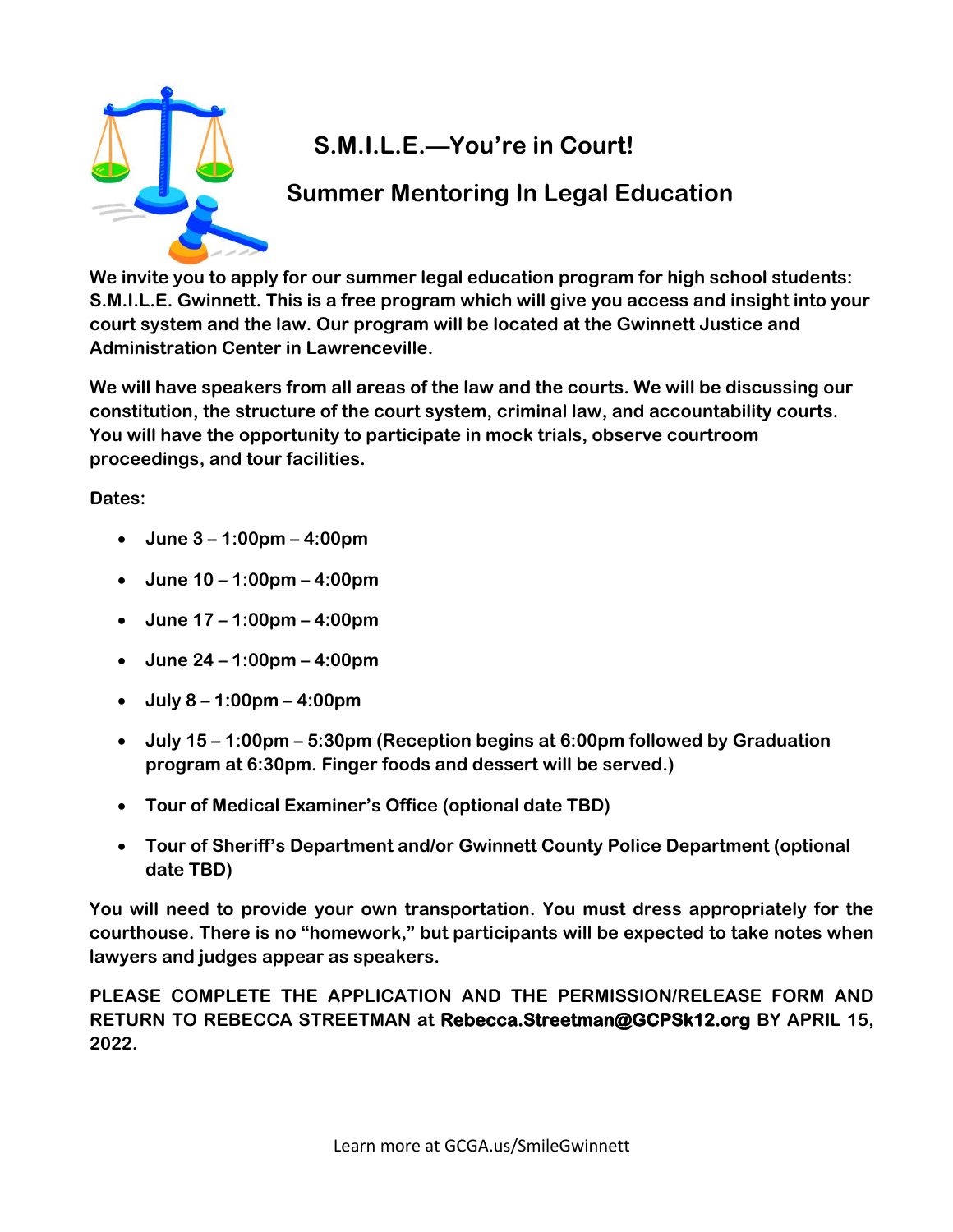

**(S.M.I.L.E.)**

### **S. M. I. L. E. GWINNETT APPLICATION FORM**

| Email Address of parent(s)/guardian: |                                                                         | Cell#:                              |                                                                                                                                                                                                                                |  |
|--------------------------------------|-------------------------------------------------------------------------|-------------------------------------|--------------------------------------------------------------------------------------------------------------------------------------------------------------------------------------------------------------------------------|--|
|                                      |                                                                         |                                     |                                                                                                                                                                                                                                |  |
|                                      |                                                                         |                                     | Age: ___________________________School now attending: _________________________________Grade in Aug. 2022 ________                                                                                                             |  |
|                                      |                                                                         |                                     | If graduating high school this year, what school you will attend Fall 2022? [10] The manuscription of the school this year, what school you will attend Fall 2022? [10] The manuscription of the state of the state of the sta |  |
|                                      |                                                                         |                                     |                                                                                                                                                                                                                                |  |
|                                      |                                                                         |                                     |                                                                                                                                                                                                                                |  |
|                                      |                                                                         |                                     | Any special dietary restrictions, allergies, or other issues we need to be aware of since snacks will be proved from                                                                                                           |  |
|                                      |                                                                         |                                     |                                                                                                                                                                                                                                |  |
|                                      |                                                                         |                                     | Have you ever been convicted of any crime, or do you have any pending criminal charges in any court?                                                                                                                           |  |
|                                      |                                                                         | $\Box$ Yes $\Box$ No                |                                                                                                                                                                                                                                |  |
|                                      |                                                                         |                                     |                                                                                                                                                                                                                                |  |
|                                      | program, and you will always present yourself in a professional manner. |                                     | By SUBMITTING this application, you agree that if you are selected to participate, you will abide by the rules of the                                                                                                          |  |
|                                      |                                                                         |                                     |                                                                                                                                                                                                                                |  |
|                                      |                                                                         |                                     |                                                                                                                                                                                                                                |  |
|                                      | <b>***THIS FORM MUST BE SIGNED BY PARENT/GUARDIAN</b>                   | TO BE CONSIDERED FOR THE PROGRAM*** |                                                                                                                                                                                                                                |  |

Learn more at GCGA.us/SmileGwinnett